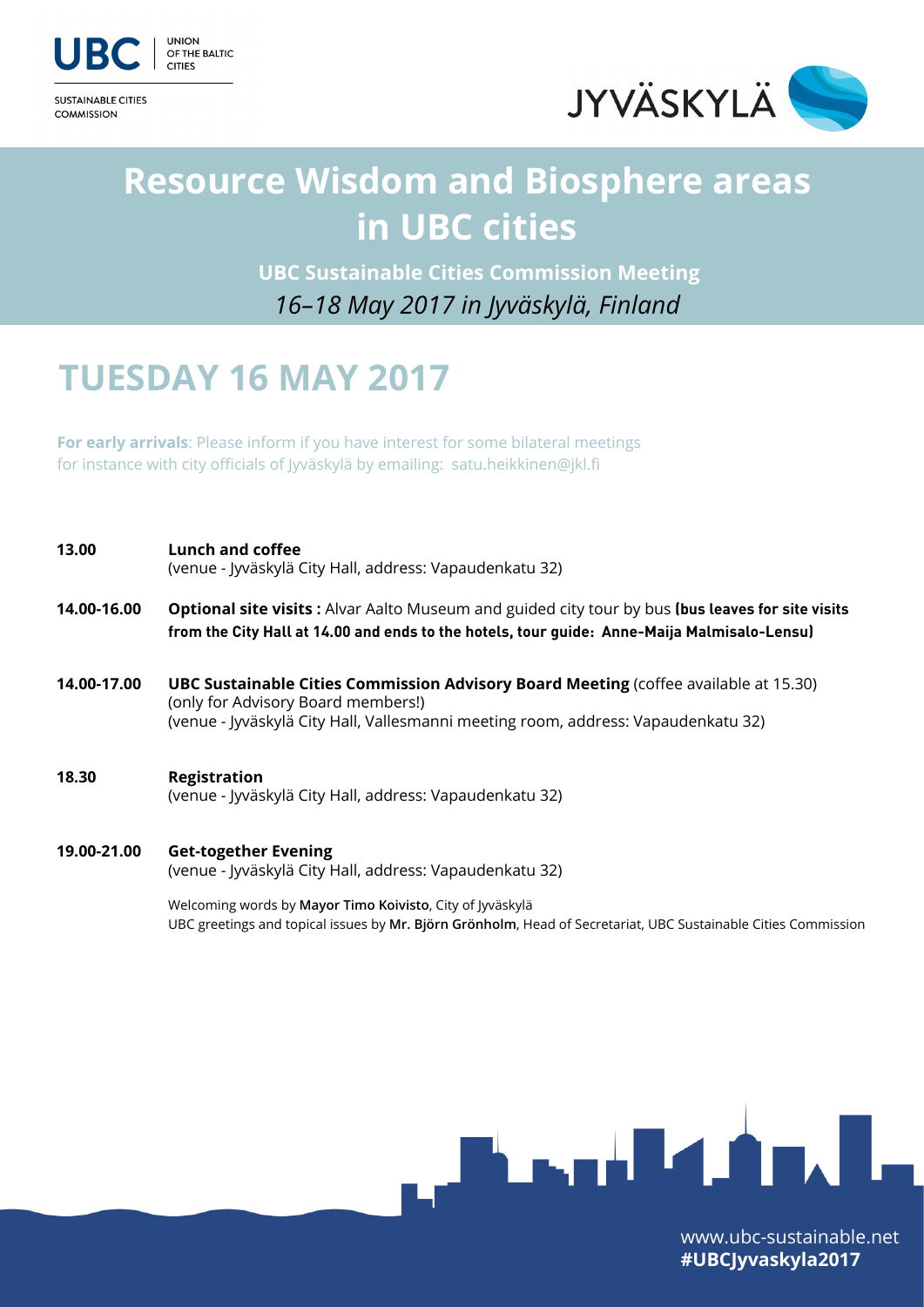

**COMMISSION** 



[www.ubc-sustainable.net](http://www.ubc-sustainable.net) **#UBCJyvaskyla2017**

## **Resource Wisdom and Biosphere areas in UBC cities**

 **UBC Sustainable Cities Commission Meeting**

*16–18 May 2017 in Jyväskylä, Finland* 

# **WEDNESDAY 17 MAY 2017**

**THEME OF THE DAY: RESOURCE WISDOM** 

| 8.30        | Transportation leaves from the Alba Hotel and Alexandra Hotel for the study visit of<br>Kangas area                                                                                                                                                                                                                                                                                                                                                                                                                                    |
|-------------|----------------------------------------------------------------------------------------------------------------------------------------------------------------------------------------------------------------------------------------------------------------------------------------------------------------------------------------------------------------------------------------------------------------------------------------------------------------------------------------------------------------------------------------|
| 9.00-11.30  | Smart Kangas* study visit<br>(venue - Kangas area and HUMAK - University of Applied Sciences, TKI-Akseli meeting room,<br>address: Kympinkatu 3B, Jyväskylä)                                                                                                                                                                                                                                                                                                                                                                           |
| 9.00        | <b>Coffee</b>                                                                                                                                                                                                                                                                                                                                                                                                                                                                                                                          |
| 9.00-10.00  | Ms. Tanja Oksa, Project Manager, City of Jyväskylä: "Smart Kangas", how smart solutions and services, like<br>metering (water, energy, consumption), sensor infrastructure, smart parking and waste management are                                                                                                                                                                                                                                                                                                                     |
| 10.00-10.45 | organized in the area.<br>Mr. Antti Hämäläinen, Ph.D Researcher, University of Jyväskylä: "Development of Kangas cyber-secure experimen-<br>tation smart city platform"                                                                                                                                                                                                                                                                                                                                                                |
| 10.45-11.30 | A walk around in the Kangas area<br>*A former paper mill area located nearby by the city centre which will turn into a home to 5,000 inhabitants and<br>2,100 jobs. A vital role is played by Smart City ICT solutions.                                                                                                                                                                                                                                                                                                                |
| 11.30       | <b>Transportation from the Kangas area for lunch</b>                                                                                                                                                                                                                                                                                                                                                                                                                                                                                   |
| 12.00       | Lunch<br>(venue - Hotel Alba's restaurant, address: Ahlmaninkatu 4, Jyväskylä)                                                                                                                                                                                                                                                                                                                                                                                                                                                         |
| 13.00-15.30 | Afternoon Session I: RESOURCE WISE SOLUTIONS OF CITIES<br>(venue - University of Jyväskylä, Lea Pulkkinen hall meeting room, address: Mattilanniemi 2,<br>Jyväskylä)<br>Mr. Lari Rajantie, Leading Specialist, Finnish Innovation Fund Sitra: "Finnish roadmap to a circular economy 2016-                                                                                                                                                                                                                                             |
| 14.15       | 2025"<br>Ms. Pirkko Melville, R&D Manager, City of Jyväskylä: "Jyväskylä's resource wise solutions"<br>Ms. Riikka Leskinen, Circular Economy Specialist, Valonia/Regional Council of Southwest Finland: "Circular<br>Economy Resource Wisdom in Southwest Finland"<br>Coffee                                                                                                                                                                                                                                                           |
|             | Afternoon Session II: SMART AND RESOURCE WISE PRACTICES AND CHALLENGES IN THE<br><b>UBC CITIES</b>                                                                                                                                                                                                                                                                                                                                                                                                                                     |
|             | Ms. Emma Börjesson, Project Manager, City of Malmö: "Best practices from Malmö"<br>Ms. Dace Liepniece, Head of Environmental Division, City of Liepaja: "Energy efficiency in the City of Liepaja"                                                                                                                                                                                                                                                                                                                                     |
| 15.30-16.30 | Roundtable discussion on the topic "How resource wisdom and circular economy are<br><b>understood in your city?"</b> Please note the preassignment and be prepared for the roundtable discussion<br>Moderator: Mr. Risto Veivo, Development Manager, City of Turku<br>Panelists: Mr. Otso Tolonen, Sustainability Advisor, University of Jyväskylä, Ms. Pirkko Melville, R&D Manager, City<br>of Jyväskylä, Ms. Emma Börjesson, Project Manager, City of Malmö, Mr. Matti Lankiniemi, Environment Director,<br>Pori/Environment Agency |
|             |                                                                                                                                                                                                                                                                                                                                                                                                                                                                                                                                        |